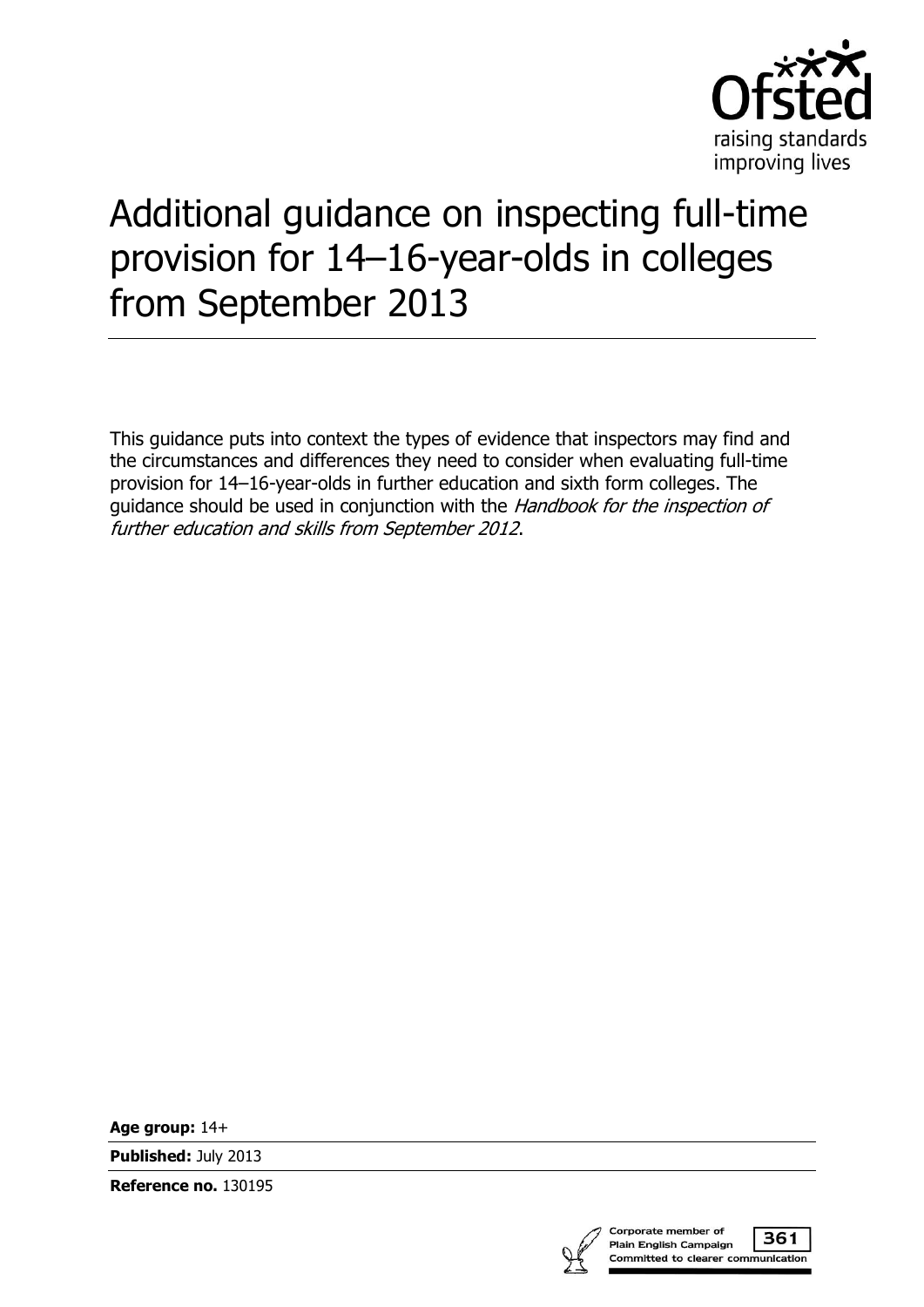The Office for Standards in Education, Children's Services and Skills (Ofsted) regulates and inspects to achieve excellence in the care of children and young people, and in education and skills for learners of all ages. It regulates and inspects childcare and children's social care, and inspects the Children and Family Court Advisory Support Service (Cafcass), schools, colleges, initial teacher training, work-based learning and skills training, adult and community learning, and education and training in prisons and other secure establishments. It assesses council children's services, and inspects services for looked after children, safeguarding and child protection.

If you would like a copy of this document in a different format, such as large print or Braille, please telephone 0300 123 1231, or email enquiries@ofsted.gov.uk.

You may reuse this information (not including logos) free of charge in any format or medium, under the terms of the Open Government Licence. To view this licence, visit www.nationalarchives.gov.uk/doc/open-government-licence/, write to the Information Policy Team, The National Archives, Kew, London TW9 4DU, or email: psi@nationalarchives.gsi.gov.uk.

This publication is available at www.ofsted.gov.uk/resources/xxxxxx.

Interested in our work? You can subscribe to our website for news, information and updates at www.ofsted.gov.uk/user.

Piccadilly Gate Store Street Manchester M1 2WD

T: 0300 123 1231 Textphone: 0161 618 8524 E: enquiries@ofsted.gov.uk W: www.ofsted.gov.uk

No. xxxxxx © Crown copyright 2013

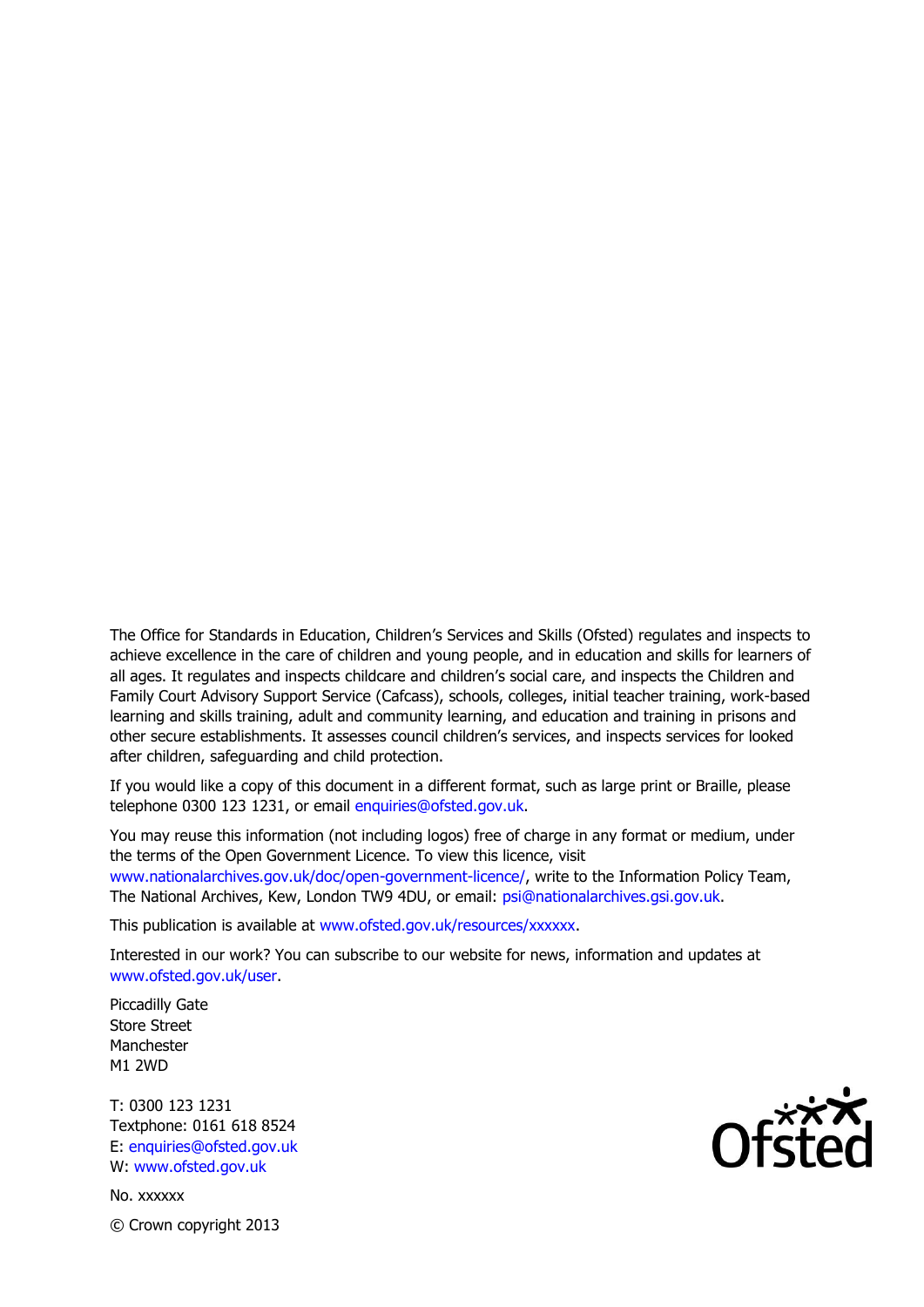## **Contents**

| <b>Introduction</b>                                                         | 4 |
|-----------------------------------------------------------------------------|---|
| <b>Monitoring visits</b>                                                    | 4 |
| <b>Progress judgements</b>                                                  | 5 |
| <b>Inspections</b>                                                          | 7 |
| Interpreting the handbook and how it applies to full-time provision for 14- |   |
| year-olds                                                                   | 7 |
| <b>Outcomes for students</b>                                                | 8 |
| <b>Quality of teaching, learning and assessment</b>                         | 9 |
| <b>Effectiveness of leadership and management</b>                           | 9 |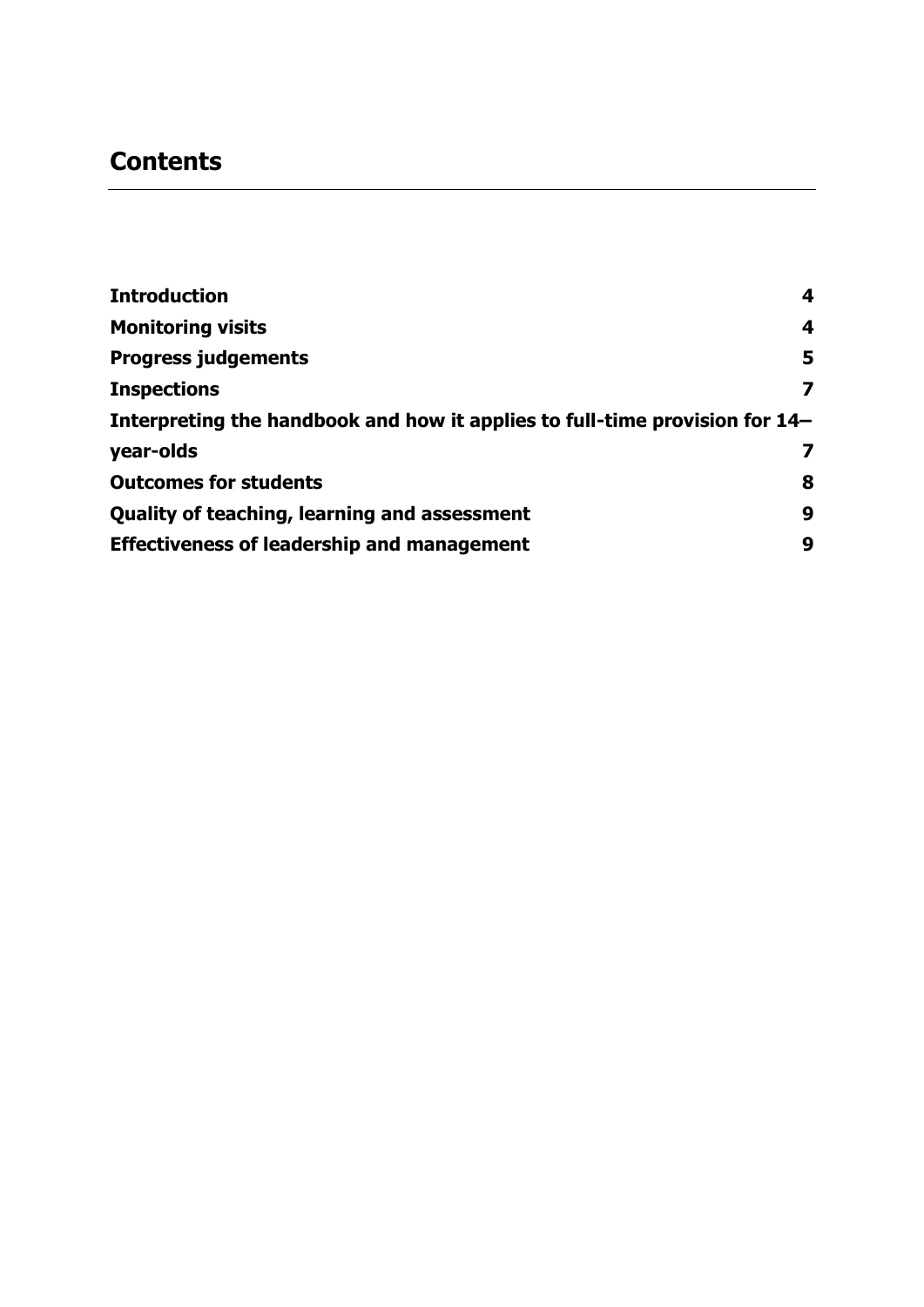

# <span id="page-3-0"></span>**Introduction**

This document provides subsidiary guidance on the inspection of full-time provision for learners aged 14 to 16 in general further education and sixth form colleges (referred to henceforth as colleges) from September 2013. Inspectors will use this additional guidance to inspect full-time provision for learners aged 14 to 16 in colleges from September 2013. It should be read and applied in conjunction with the Common inspection framework for further education and Skills 2012 and the Handbook for the inspection of further education and skills from September 2012. $^{1,2}$ 

From September 2013, colleges are able to enrol 14–16-year-olds who wish to complete the compulsory Key Stage 4 of their education, full time, in a different setting to that of a school, academy, University Technical College, free or studio school. To offer this provision, colleges are required to create discrete 14 to 16 centres that foster a purposeful, safe and high-achieving environment. Programmes must include a combination of high-quality provision in vocational and academic subjects. Each college should aim to attract learners of all abilities who want practical and technical education to be a substantial part of their education in Key Stage 4.

This guidance should also be read in conjunction with the Department for Education guidance document, Full-time enrolment of 14–16-year-olds in further education and sixth form colleges.<sup>3</sup>

Ofsted will carry out a monitoring visit of a college's full-time provision for 14–16 year-olds within six months of the start of the provision wherever it occurs and irrespective of the most recent overall effectiveness grade. Once this monitoring visit has taken place, Ofsted will include the inspection of this provision in all subsequent inspections of the college.

# <span id="page-3-1"></span>**Monitoring visits**

 $\overline{a}$ 

The purpose of the monitoring visit is to inspect a college's progress in delivering a full-time offer for 14–16-year-olds. Inspectors will talk to managers, staff and learners on a short visit to the college. They will also observe teaching and learning sessions. Inspectors will focus the visit on the criteria in the document: Readiness to open self-assessment for direct entry at 14 to FE colleges from September 2013, to be found on page 25 of Full-time enrolment of 14–16-year-olds in further education and sixth form colleges.<sup>4</sup> Inspectors will also use this additional guidance to make judgements on the quality of teaching, learning and assessment.

 $1$  Common inspection framework for further education and skills 2012 (120062), Ofsted, 2012; [www.ofsted.gov.uk/resources/120062.](http://www.ofsted.gov.uk/resources/120062)

 $2$  Handbook for the inspection of further education and skills from September 2012 (120061), Ofsted, 2013; [www.ofsted.gov.uk/resources/120061](http://www.ofsted.gov.uk/resources/120061) .

 $^3$  Full-time enrolment of 14–16-year-olds in further education and sixth form colleges, Department for Education, 2013; [www.education.gov.uk/f00225819/full-time-enrol-14-16-fe.](http://www.education.gov.uk/f00225819/full-time-enrol-14-16-fe)

<sup>4</sup> Full-time enrolment of 14–16-year-olds in further education and sixth form colleges, Department for Education, 2013; [www.education.gov.uk/f00225819/full-time-enrol-14-16-fe.](http://www.education.gov.uk/f00225819/full-time-enrol-14-16-fe)

**Additional guidance on inspecting full-time provision for 14–16-year-olds in colleges from September 2013** 4 **July 2013, No . xxxxxx**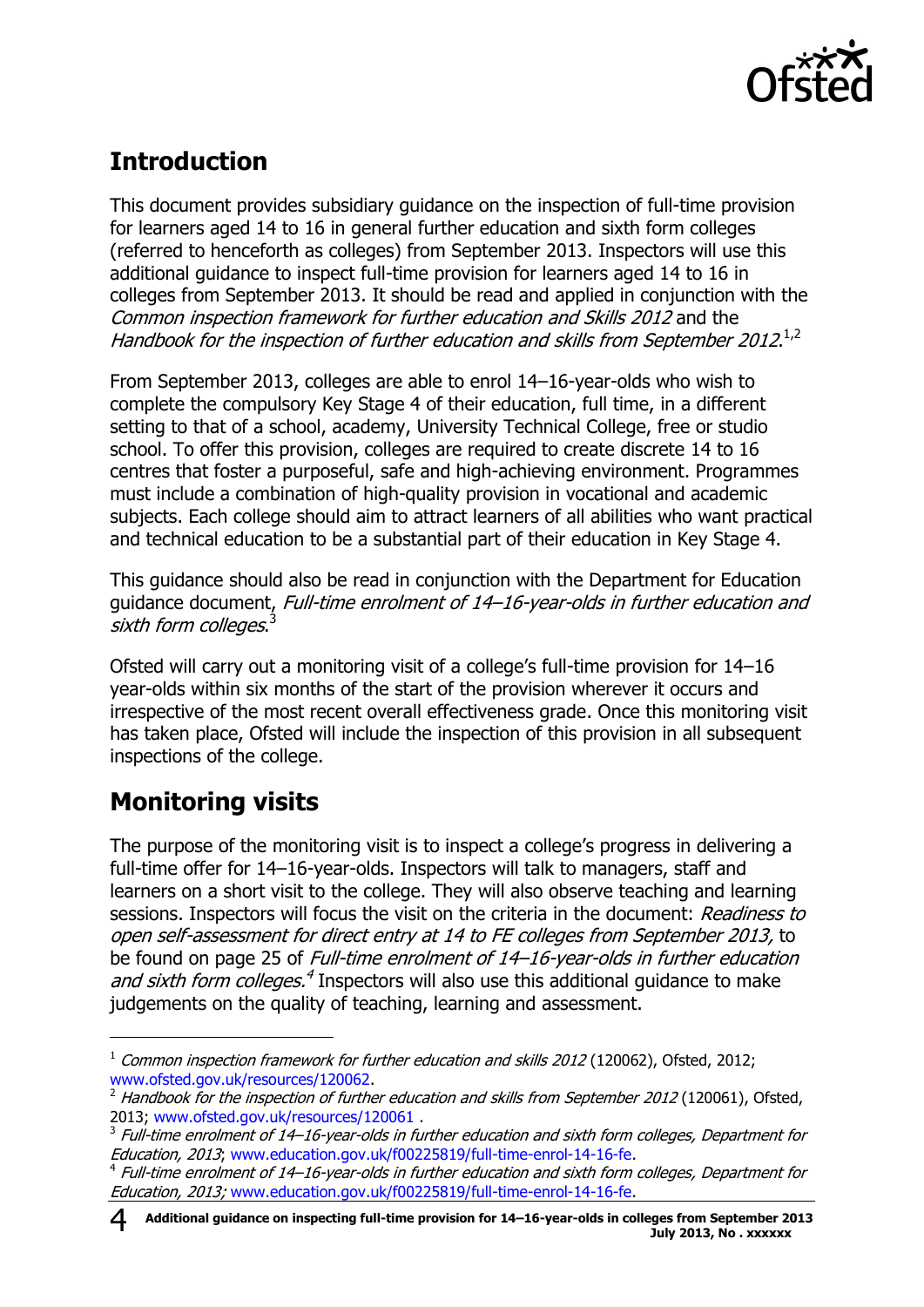

# <span id="page-4-0"></span>**Progress judgements**

Inspectors will make a progress judgement against each of the following questions:

1. What progress has the college made in implementing clear admissions and exclusion policies for its 14 to 16 provision?

Taking account of:

- documentary evidence including policy documents and case studies
- **u** views
- discussions with key staff and managers.
- 2. What progress has the college made in providing sufficient, appropriately qualified staff to lead and teach the provision and to support the learners?

Taking account of:

- documentary evidence, including staff CVs, records of learners' progress and tracking of the impact of any specialist support
- earners' views
- discussions with key staff and managers
- observations of teaching, learning and assessment.
- 3. What progress has the college made in ensuring that the curriculum is sufficiently broad and covers all statutory subjects?

Taking account of:

- documentary evidence including timetables, access and entitlement, attendance records
- **P** learners' views
- discussions with key staff and managers.
- 4. What progress has the college made in quality assuring and evaluating all aspects of the provision for continuous improvement?

Taking account of:

- documentary evidence including self-evaluation/readiness check; internal observation records of teaching, learning and assessment, learners' progress and attainment records; performance management records of key staff
- **P** learners' views
- discussions with key staff and managers.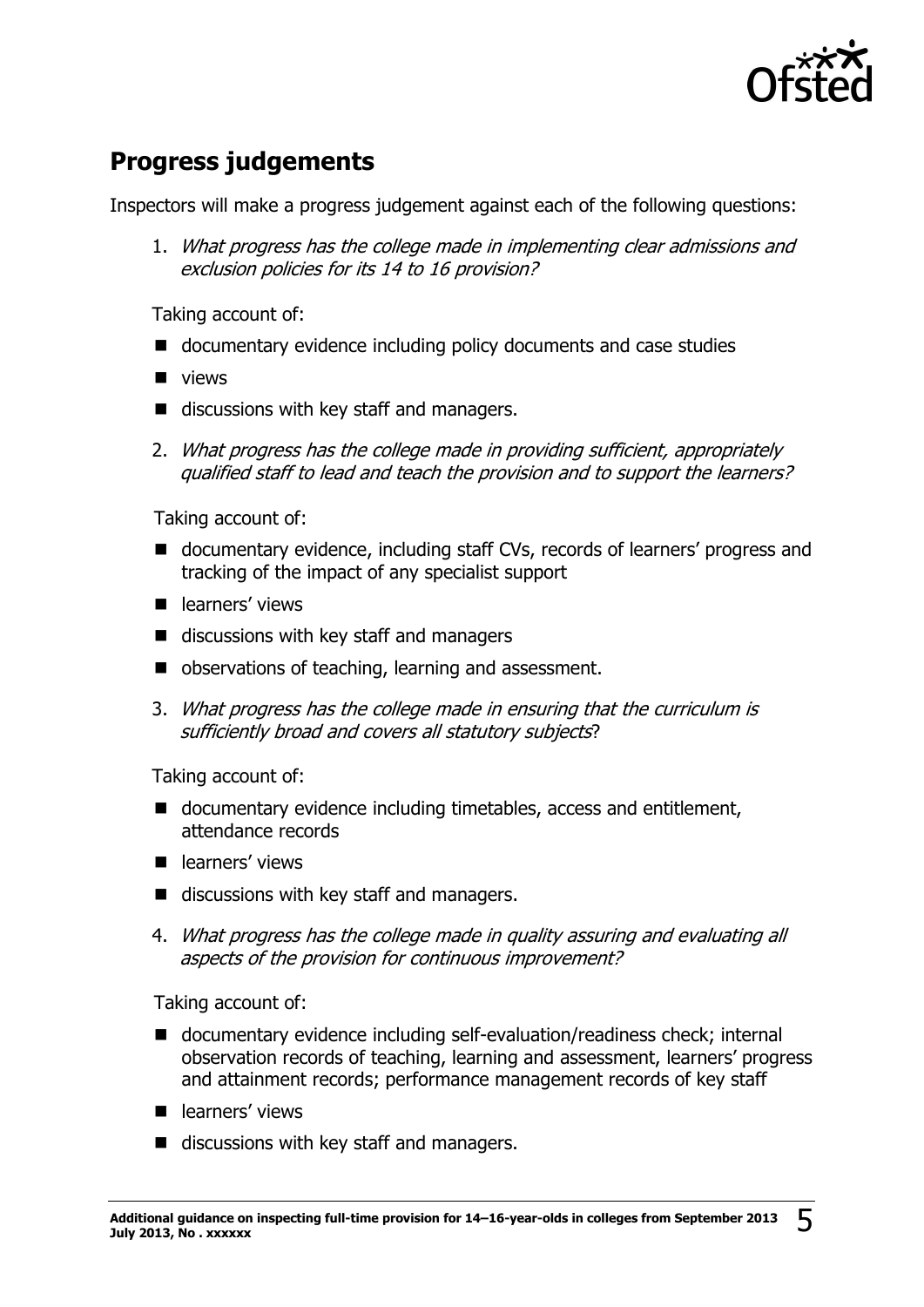

5. What progress has the college made in providing learners with sufficient student care, guidance and support, including the implementation of a behaviour policy appropriate for learners aged 14 to 16?

Taking account of:

- documentation including policy documents and records of intervention with evidence of impact on learners' progress
- learners'/parents' views
- observations of teaching, learning and assessment; attitudes to learning; lesson attendance and punctuality; learners' behaviour around the college; retention and exclusion rates
- how well appropriate social, moral, spiritual and cultural attitudes are promoted in lessons and around the college.

Inspectors will make one of three judgements – 'significant', 'reasonable' or 'insufficient progress' – against each of the above five questions.

Inspectors will also identify strengths and areas of weaknesses in the quality of teaching, learning and assessment.

Inspectors will also judge the following:

6. Has the college implemented appropriate measures to ensure that all learners are reasonably safeguarded and that it meets its statutory duty for safeguarding in relation to learners of this age group?

Taking account of:

- documentary evidence including policy documents, single central record of pre-employment vetting checks, including DBS checks where appropriate, records of intervention and case studies (as appropriate)
- e learners' and parents' views
- $\blacksquare$  discussions with key staff and managers
- $\blacksquare$  safety requirements such as the requirement to have a dedicated 14 to 16 area within the college estate.

The answer to this question will be 'yes' or 'no'.

The college will receive a letter from the lead inspector within 25 working days after the visit, outlining the judgements set out above and the judgements on teaching, learning and assessment. This letter will be published and a copy of the letter will be made available to the Department for Education.

The following section explains how the monitoring visit findings may be taken into account with respect to inspections.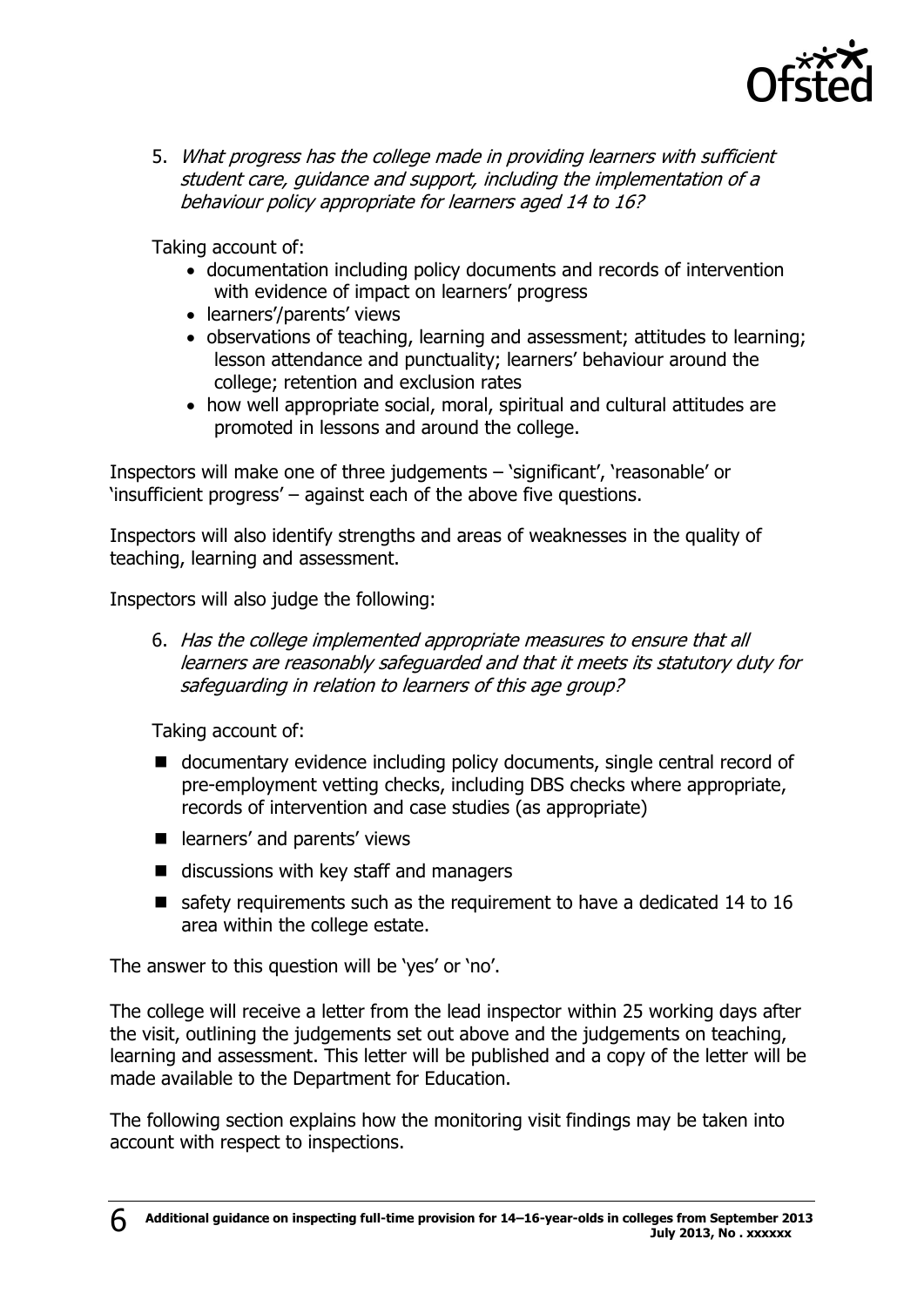

## <span id="page-6-0"></span>**Inspections**

j

Once the monitoring visit has taken place, all the college's subsequent inspections will include inspection of its full-time provision for 14–16-year-olds.

- Where a college has full-time provision for 14–16-year-olds, it will always be reported on and graded. So, for example, when a college is due for an inspection because it is 'good' for overall effectiveness, if it has a 14–16 full-time provision that will be inspected as part of the full college inspection.
- The findings of the focused monitoring visit will be taken into account as part of the inspection selection process which applies to all colleges and providers.<sup>5</sup> Where there is sufficient cause for concern (taking into account all risk information, including the findings of the focused monitoring visit), a full college inspection will be carried out within 12 to 18 months of the commencement of this new provision. This will be a full college inspection, including the 14 to 16 provision.
- $\blacksquare$  The inspection of part-time provision for 14–16-year-olds will not change. Guidance for the inspection of this provision is included in the *Handbook for the* inspection of further education and skills from September 2012.
- $\blacksquare$  The inspection report will include judgements on full-time provision for 14–16year-olds for each of the aspect sections (outcomes for learners, the quality of teaching, learning and assessment and the effectiveness of leadership and management) in the form of individual bullets. These aspect judgements will contribute to the overall grade for this provision and will be reported in the Record of Main Findings, just as for other provision types. The overall grade for this provision will contribute to the overall effectiveness grade for the college. Judgements on this provision should be reflected in the summary of key findings for learners and, where relevant, in the section 'What does the provider need to do to improve further?'

#### <span id="page-6-1"></span>**Interpreting the handbook and how it applies to fulltime provision for 14– to 16-year-olds**

Inspectors will use this additional guidance to inspect full-time provision for learners aged 14 to 16 in colleges from September 2013. It should be read and applied in conjunction with the Common inspection framework for further education and skills 2012 and the Handbook for the inspection of further education and skills from framework September 2012.<sup>6,7</sup> It also takes into account the evaluation schedule for the inspection of maintained schools and academies and the guidance and grade

 $5$  Handbook for the inspection of further education and skills from September 2012 (120061), Ofsted, 2013, paragraphs 18 and 19; [www.ofsted.gov.uk/resources/120061.](http://www.ofsted.gov.uk/resources/120061)

<sup>&</sup>lt;sup>6</sup> Common inspection framework for further education and skills 2012 (120062), Ofsted, 2012; [www.ofsted.gov.uk/resources/120062](http://www.ofsted.gov.uk/resources/120062).

 $^7$  Handbook for the inspection of further education and skills from September 2012 (120061), Ofsted, 2013; [www.ofsted.gov.uk/resources/120061.](http://www.ofsted.gov.uk/resources/120061)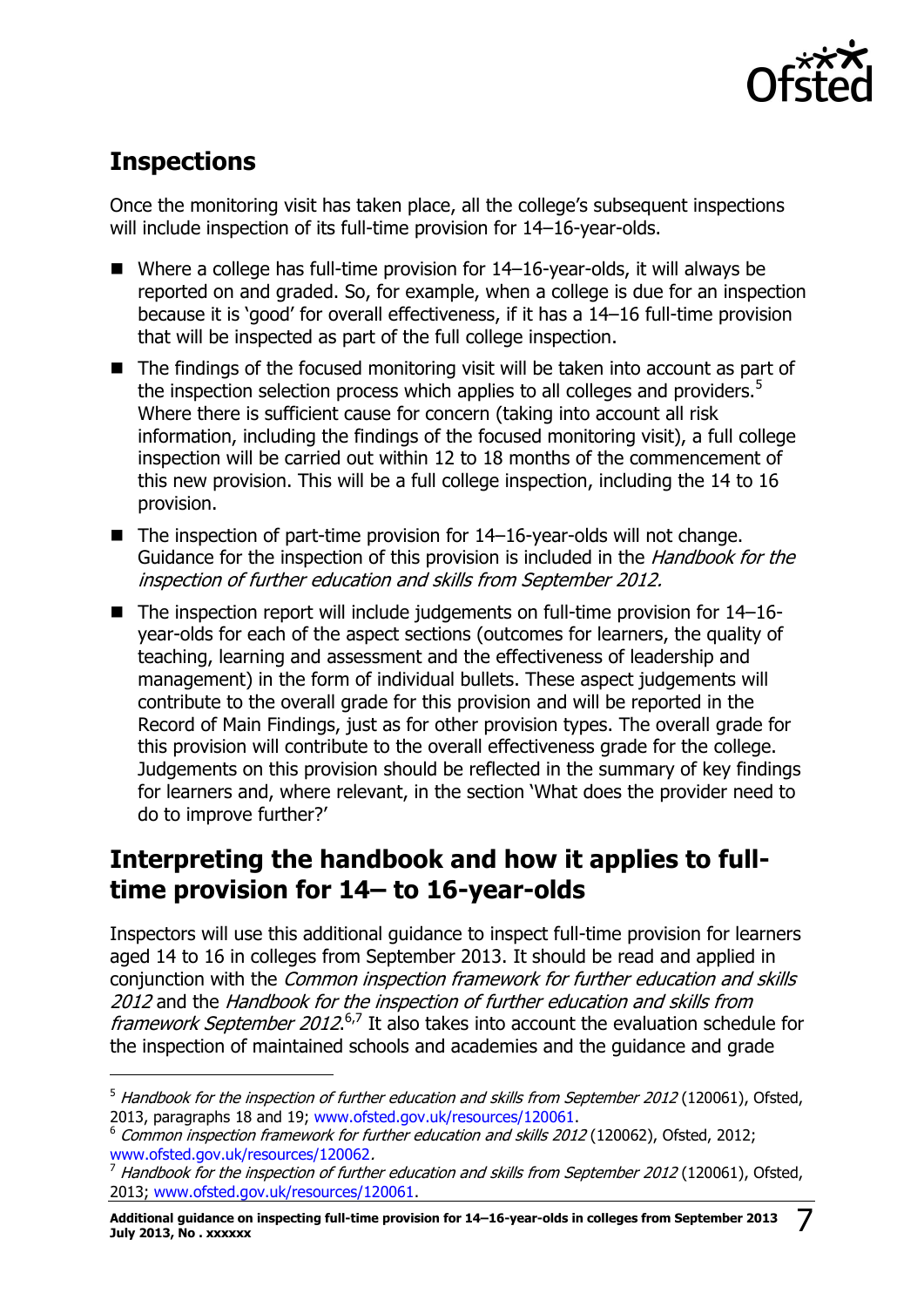

descriptors for inspecting schools in England under section 5 of the Education Act 2005 set out in The framework for school inspection.<sup>8</sup>

Each of the three main aspects of inspection: outcomes for learners; quality of teaching, learning and assessment; and the effectiveness of leadership and management, is interpreted below for the inspection of full-time provision for 14–16 -year-olds in colleges. Inspectors should use the Handbook for the inspection of further education and skills from September 2012 to ascertain how these specific nuances apply to the key criteria when making judgements. Please note that this guidance also takes into account the framework and evaluation schedule for school inspections.

#### <span id="page-7-0"></span>**Outcomes for learners**

j

Inspectors will make a judgement on outcomes for learners by evaluating the extent to which:

- all learners achieve and make progress relative to their starting points and learning goals
- achievement gaps are narrowing between different groups of learners
- $\blacksquare$  learners develop personal, social and employability skills
- learners' progress to courses leading to higher-level qualifications and into jobs that meet local and national needs.

In addition to the guidance in the handbook, inspectors inspecting provision for 14– 16-year-olds will also evaluate and report on:

- Key Stage 4 achievement through careful consideration of GCSE and vocational outcomes, with particular reference to the achievement of English, mathematics and science.
- the performance in English and mathematics of learners supported through the Pupil Premium, compared with all other 14–16-year-olds on full-time courses in the college, including those who are looked after and children of service families
- the distance travelled since Key Stage 2 and formative progress observed in learning sessions and coursework, including:
	- learners' of spiritual, moral, social and cultural development
	- learners' behaviour and safety, including when attending off-site provision.

<sup>&</sup>lt;sup>8</sup> The framework for school inspection (120100), Ofsted, 2013; [www.ofsted.gov.uk/resources/120100.](http://www.ofsted.gov.uk/resources/120100)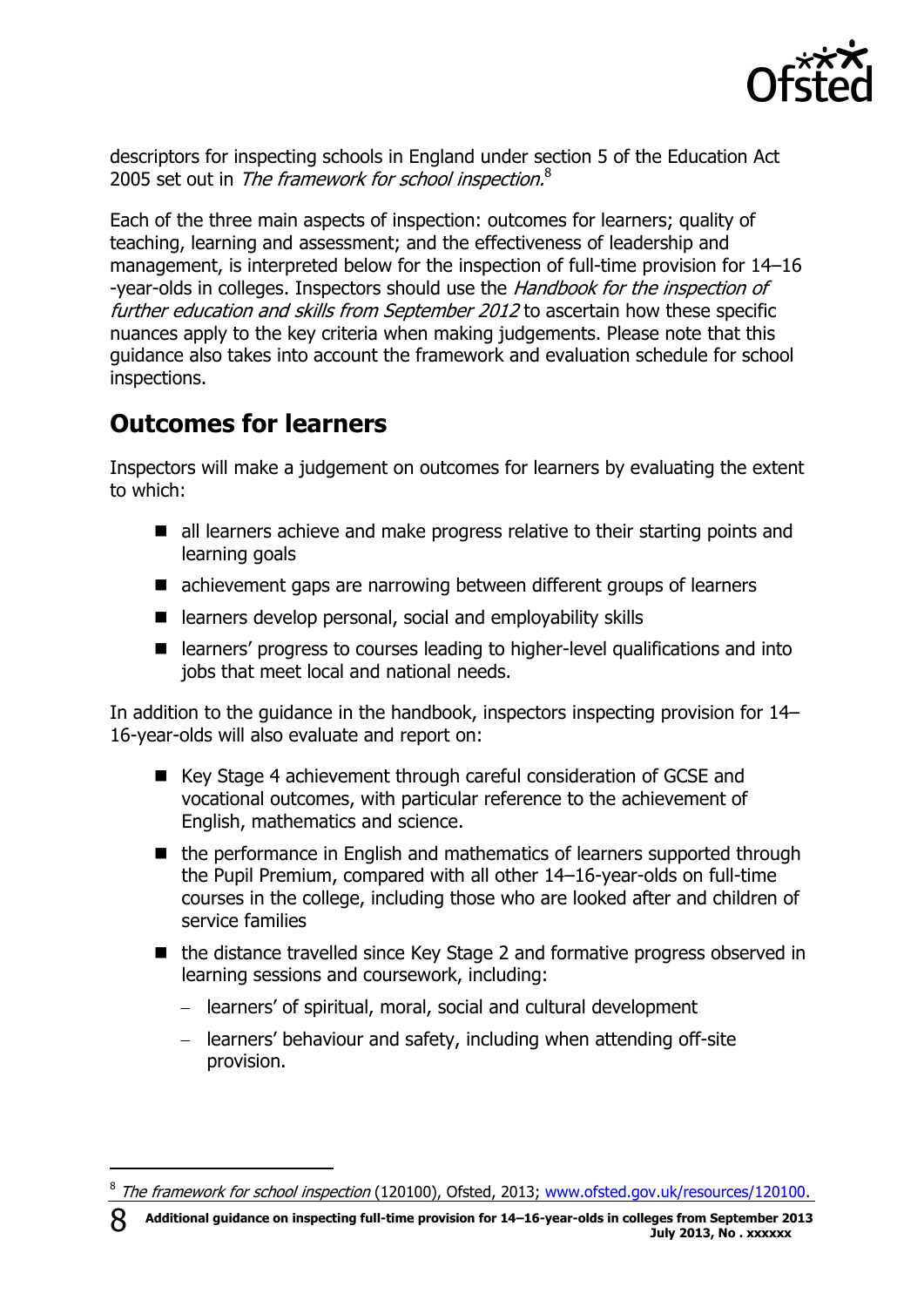

### <span id="page-8-0"></span>**Quality of teaching, learning and assessment**

Inspectors will make a judgement on the quality of teaching, learning and assessment by evaluating the extent to which:

- learners benefit from high expectations, engagement, care, support and motivation from staff
- staff use their skills and expertise to plan and deliver teaching, learning and support to meet each learner's needs
- staff initially assess learners' starting points and monitor their progress, set challenging tasks, and build on and extend learning for all learners
- learners understand how to improve as a result of frequent, detailed and accurate feedback from staff following assessment of their learning
- $\blacksquare$  teaching and learning develop English, mathematics and functional skills, and support the achievement of learning goals and career aims
- appropriate and timely information, advice and guidance supports learning effectively
- $\blacksquare$  equality and diversity are promoted through teaching and learning.

In addition to the guidance in the handbook, inspectors inspecting provision for 14– 16-year-olds will also evaluate and report on:

- learners' spiritual, moral, social and cultural development
- $\blacksquare$  how well learners behave and demonstrate positive attitudes to learning, including their lesson attendance and punctuality
- $\blacksquare$  the suitability and safety of the learning environment and of vocational training resources

#### <span id="page-8-1"></span>**Effectiveness of leadership and management**

Inspectors will make a judgement on the effectiveness of leadership and management by evaluating the extent to which leaders, managers and, where applicable, governors:

- demonstrate an ambitious vision, have high expectations for what all learners can achieve, and attain high standards of quality and performance
- $\blacksquare$  improve teaching and learning through rigorous performance management and appropriate professional development
- $\blacksquare$  evaluate the quality of the provision through robust self-assessment, taking account of users' views, and use the findings to promote and develop capacity for sustainable improvement